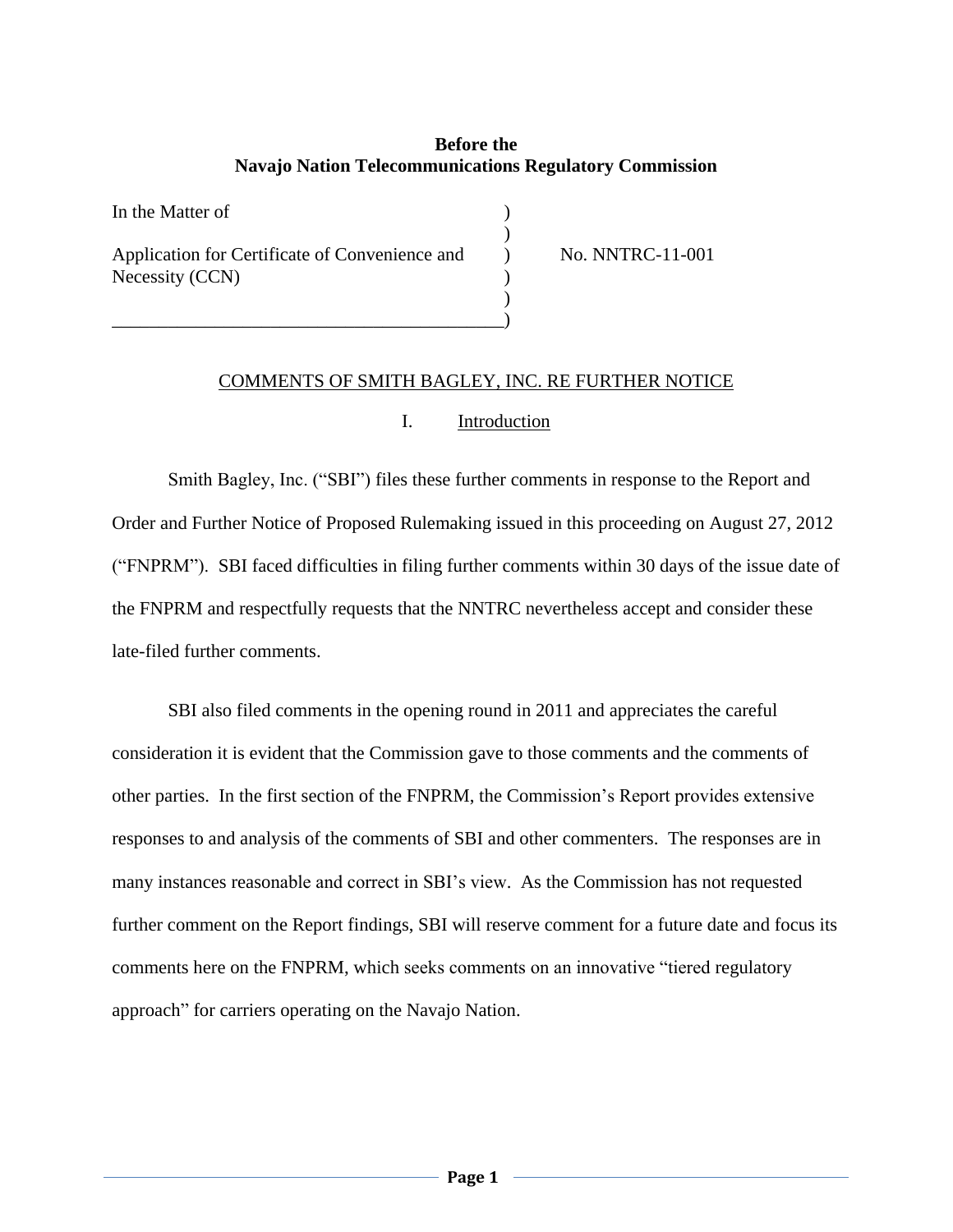In SBI's view, the tiered regulation proposal has promise, and should be improved so that all carriers can agree that it is both lawful and in the public interest. Accordingly, SBI offers these further comments to assist the Commission as it attempts to refine the tiered proposal and, hopefully, to achieve a consensus among most or all of the stakeholders.

### II. Responses to Request for Comments on Tiered Approach

SBI commends the Commission for proposing a creative and novel tiered approach to tribal regulation of telecommunications providers. The Commission has clearly taken the comments to heart and attempts to strike a regulatory balance that provides appropriate protection of the Navajo Nation and people. Properly implemented, the proposal potentially could strengthen the Nation and benefit its people without harming competition or discouraging investment by private enterprise in the infrastructure needed to improve service throughout the Nation. SBI views the tiered approach as a good faith attempt to address the concerns that most commenters had regarding duplicate, burdensome, intrusive, and potentially unnecessary regulation. SBI appreciates the request for further comments on the tier approach because, while it has much promise, additional work is needed to ensure that the ultimate results will be a net benefit to the Navajo Nation.

SBI is unaware of any precedent for a tiered regulatory approach similar to what the Commission has proposed. Without a model for the Commission to follow—or for industry commenters to relate to—it is not surprising that the proposal raises many important questions. As SBI understands the proposal, it has two pillars. First, most carriers can elect one of two regulatory schemes;<sup>1</sup> one of which requires minimal filings and minimal oversight or obligations,

 $\overline{a}$ 

<sup>&</sup>lt;sup>1</sup> Although there are four tiers in the proposal, the Small Operator and Negotiated Agreement tiers are inapplicable to most carriers, including SBI.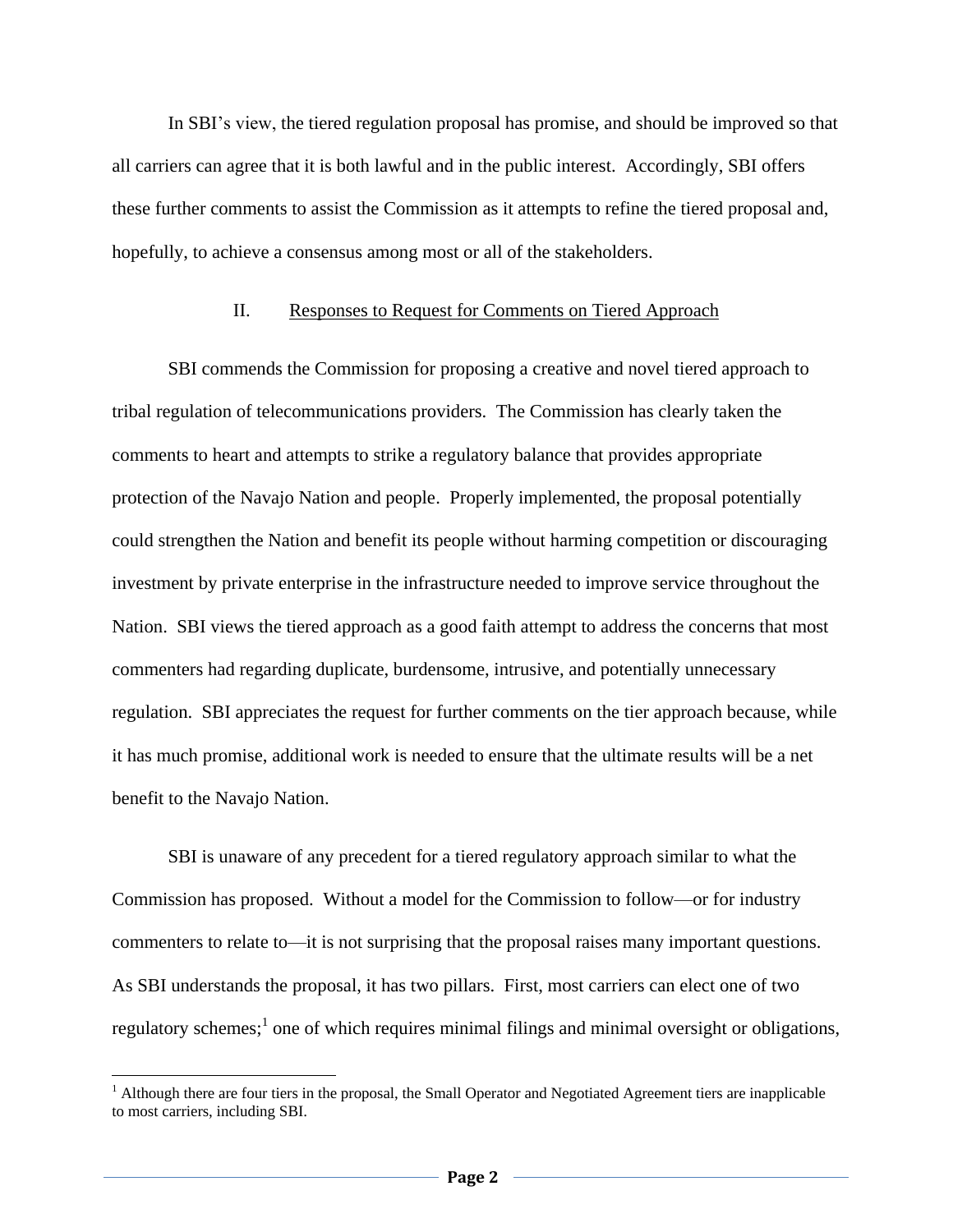and the other of which requires extensively detailed filings and greater regulatory commitments and oversight. Second, there is an incentive for electing the more burdensome regulatory tier the promise of more favorable rates for rights-of-way, joint use, collocation permits, and leases. The two pillars of the plan propose a new type of "regulatory bargain."

There are three issues that SBI sees with the tiered proposal that need more thought, input, and work in order to be resolved. First, while it is clear that a carrier which elects regulation as a General Operator ("GO") is getting regulatory benefits, it is unclear what the GO is giving up in return by not electing Public Interest Operator ("PIO") status. In other words, it is impossible at this stage to say whether the proposed regulatory bargain is a *fair trade*. If it is a fair trade then it may well serve the public interest, assuming the details are consistent with applicable Tribal and Federal law. But if it is not a fair trade, then the tiered proposal likely would not be in the public interest.

If the Commission is going to move forward with the tier scheme, and hopes to build consensus or support, it must first—or at least at the same time—identify, define, and *quantify* the benefits to PIOs in rates, terms, and/or access to land and facilities within the Navajo Nation. Additionally, there needs to be much more clarity and definition regarding the ongoing regulatory obligations that would be placed on a PIO. Moreover, there needs to be greater clarity on the obligations before it will be clear that they are consistent with applicable Federal law. *See, e.g.,* 47 U.S.C. § 332.

This leads to the second and related issue, which is that absent a full definition of what the incentives and obligations entail and how they will work, it is not possible to know that the information that would be required of PIOs is appropriately tailored to the regulatory goals and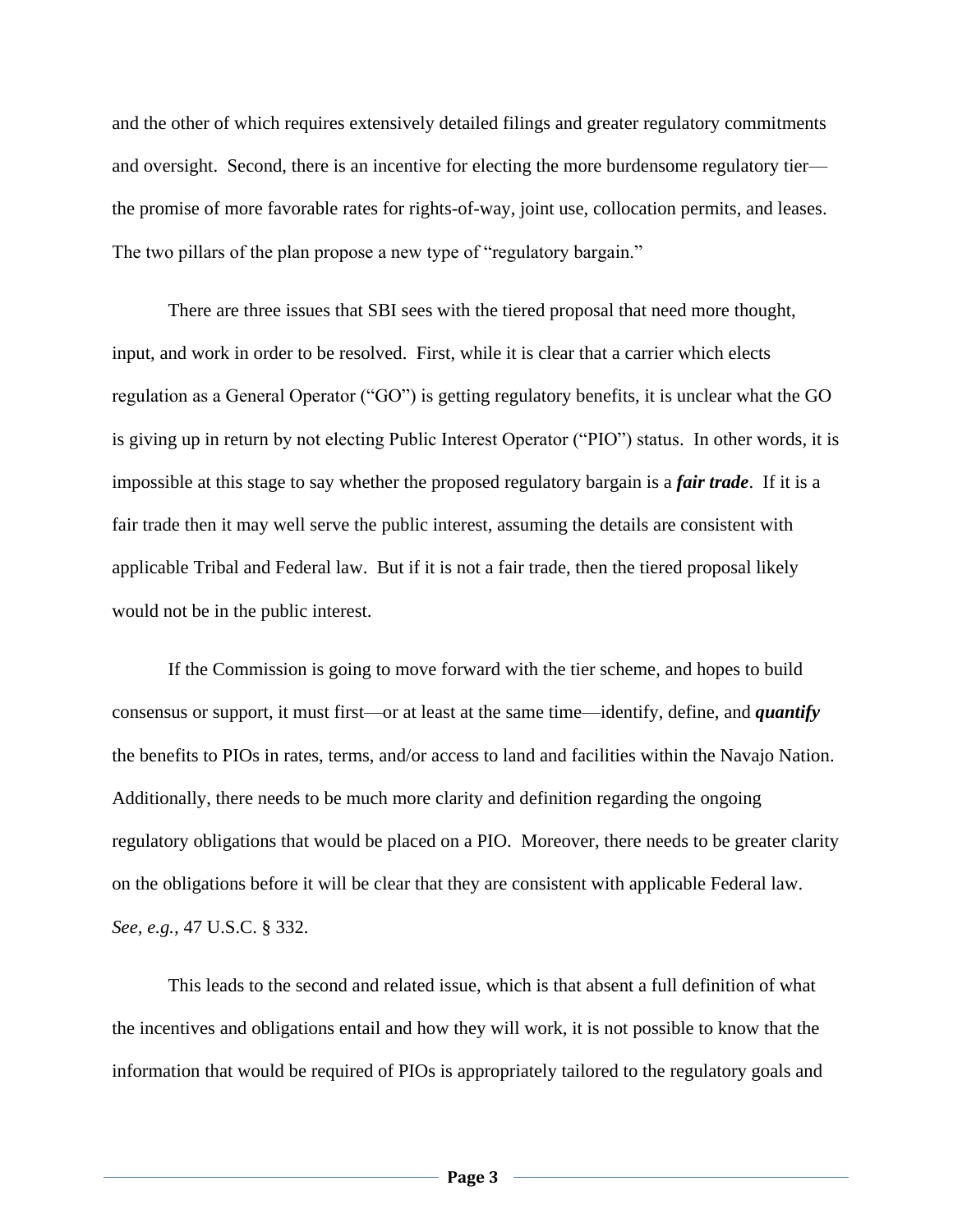incentives. The Commission presumably is not requiring the submission of extensive propriety and commercially sensitive information merely for the sake of it. Both to reduce the risk of unfair competitive advantage and to reduce the regulatory burden, highly sensitive information should only be requested from carriers if it is essential to performing related regulatory functions. Accordingly, the proposed long list of items PIO applicants would be required to submit may be putting the cart before the horse, since the regulatory requirements for PIO applicants have yet to be developed.

A third issue is whether the proposed advantages that would be given to PIO applicants are reasonable and appropriately measured so that they are not unduly discriminatory and do not tend to foreclose competitive entry by non-PIO carriers. When Congress passed the Telecommunications Act of 1996, it intended to remove barriers to entry and promote competition in telecommunications markets throughout the country.<sup>2</sup> The Act has helped create an explosion of new, innovative, lower cost, and diverse services, including broadband data and a rapidly evolving offering of mobile and wireless services. While these innovations have been slower in coming to Tribal areas, the reason is due to economics, not due to any flaw in the competitive model established at the federal level.

When a government picks the "winners" and "losers" there are dangers, such as making the wrong pick or removing incentives from the "winner" to continue to innovate and reduce rates and cost due to its protection from competition. It is difficult to ascertain without greater detail whether PIO and GO tiers will harm competition and competitive incentives to the extent

 $\overline{a}$ 

<sup>&</sup>lt;sup>2</sup> See generally, P.L. 104-104 ("Act"). Section 253 of the Act specifically addresses the rights of state and local governments to manage their rights of way provided the rates charged are "reasonable" and "nondiscriminatory." Applicability of Section 253 to Tribal governments is unclear, but at a minimum, the principles of reasonableness and non-discrimination provide sound guidance.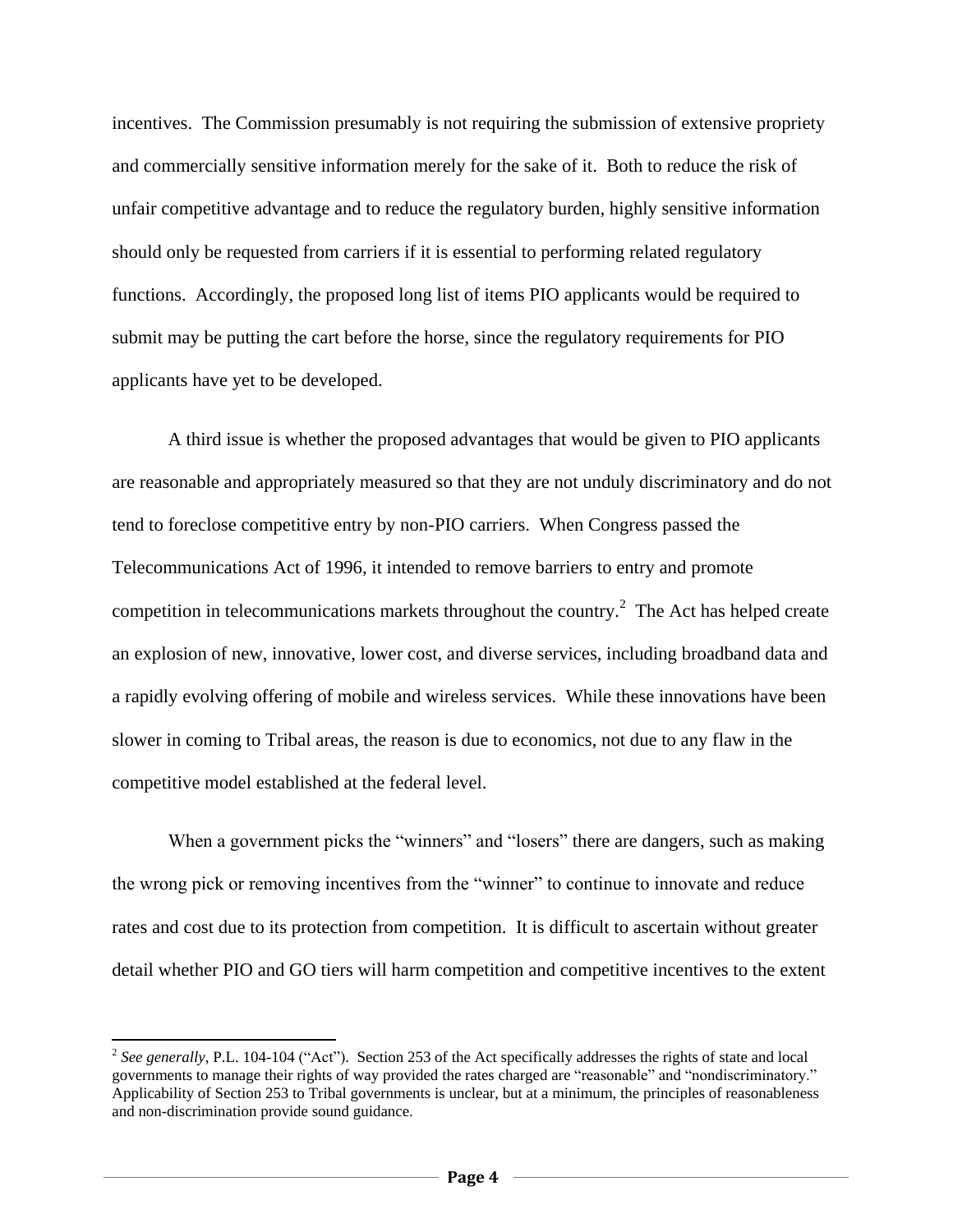that it will limit choices for Tribal members. Thus, SBI asks the Commission to give this issue careful consideration, both from a legal and market perspective.

#### III. SBI Suggestions to Improve the Process and Tier Proposal

SBI has a few suggestions to improve both the proposal and the process. First, SBI urges the Commission to create a "second path" to PIO status for ETCs, through the required FCC tribal engagement process.<sup>3</sup> ETCs already have heightened regulatory and service obligations wherever they are designated. And under the FCC's *Transformation Order* ETCs serving the Navajo Nation will be required to engage the Tribe meaningfully on many of the same issues that the PIO regulatory tier seems directed to. Both the Commission and the ETC could greatly benefit by having a single regulatory process. And since both the Tribe and the carrier are already going to be participating in the FCC engagement process, it only makes sense to allow the process to serve a dual purpose.

Not every ETC that engages with the Tribe will necessarily do so at a level that would justify designation as a PIO. But if an ETC with a long or extensive service history on the Navajo Nation demonstrates a commitment to engage at a deep an meaningful level on the matters listed in the FCC's *Transformation Order*; such as needs assessment, deployment planning sustainability planning, marketing, rights of way processes, and cultural preservation; the carrier will have effectively addressed the core reason for creating the PIO category. The Commission should explore whether additional examination of an existing ETC that is meaningfully engaged over a significant period of time, beyond the aspirational engagement goals expressed by the FCC, is a good use of the Commission's scarce resources. Moreover, the

 $\overline{a}$ 

<sup>3</sup> *See*, *e.g.*, *Connect America Fund et al.,* WC Docket No. 10-90 *et al*., Report and Order and Further Notice of Proposed Rulemaking, 26 FCC Rcd 17663, ¶ 637 (2011) (*"Transformation Order"*), *pets. for review pending, Direct Commc'ns Cedar Valley, LLC v FCC*, No. 11-9581 (10th Cir. filed Dec. 18, 2011)(and consolidated cases).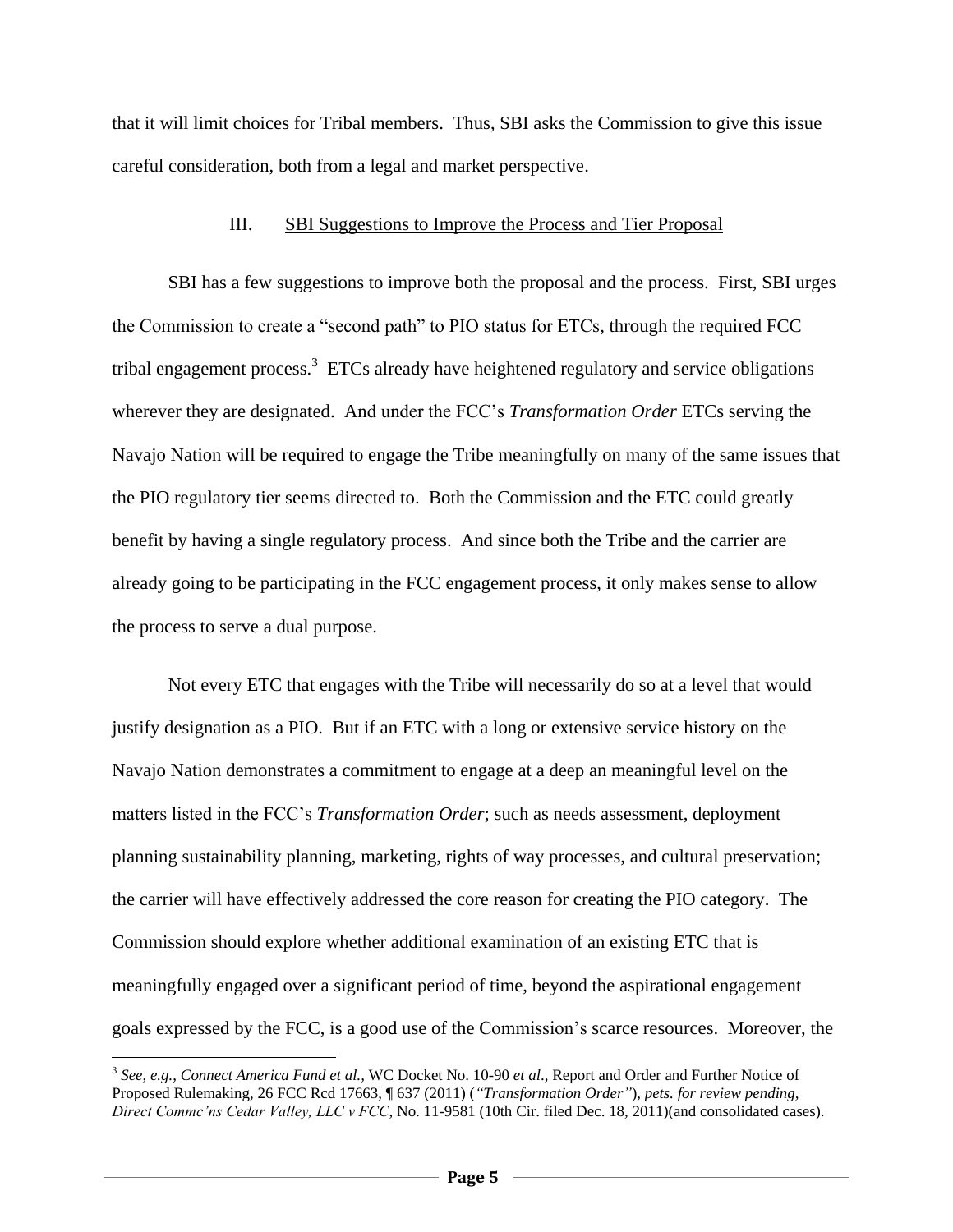prospect of a path to PIO status would give ETCs greater incentives to pursue the FCC's process to mutually beneficial substantive goals.

Second, carriers should have a clear and easy path to change between GO and PIO status. This is especially critical for a system that has never been used before. Carriers need the ability to adapt both to the constantly changing business environment and to the Commission's experience with and development of the new regulatory scheme.

Third, SBI renews its suggestion to convene one or more public workshops, including the Commission, industry stakeholders, and other interested persons who can contribute to refining the Commission's proposals. The Commission should do everything it can to ensure a full exchange of ideas and information to reach the best possible result. The FCC and state commissions have used workshops for years to craft regulations, make them more efficient, reduce oversight burdens on regulators, provide incentives for carriers to do the right thing, and focus on how regulations help consumers.

# IV. Summary and Conclusion

At this early stage of the proceeding, SBI must reserve judgment whether it would support the tiered approach. SBI is open to the concept and sees promise in it. SBI recommends that the Commission first do more work on developing the details of the burdens and benefits that are contemplated for PIOs. SBI again suggests a public workshop of the Commission, industry stakeholders, and interested persons. Regardless of how the Commission proceeds, SBI plans to continue to work with the Commission proactively to help it achieve the proper regulatory balance that it seems to be seeking. Thank you again for this opportunity to present comments in this important proceeding.